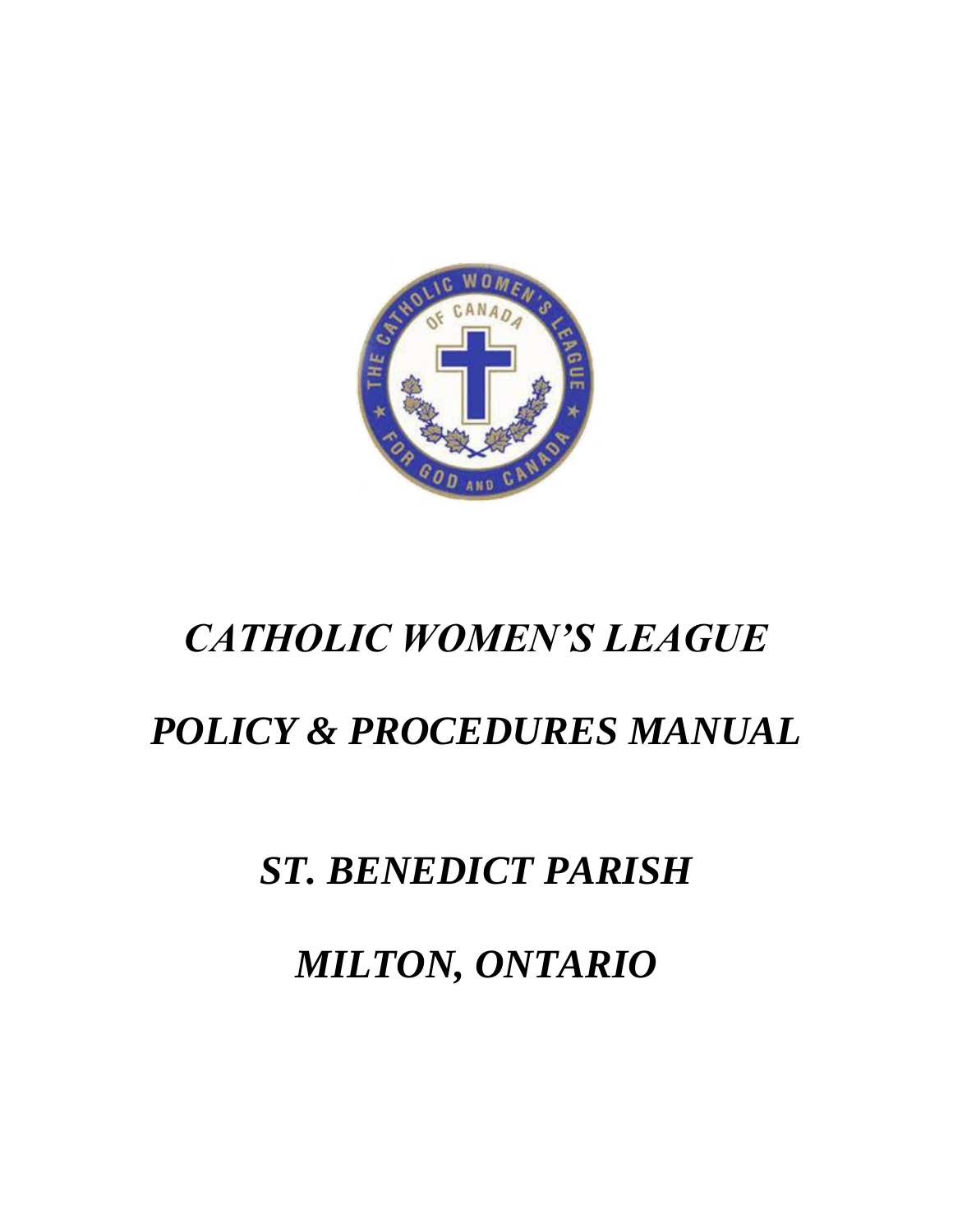# **1.0 ST. BENEDICT PARISH COUNCIL**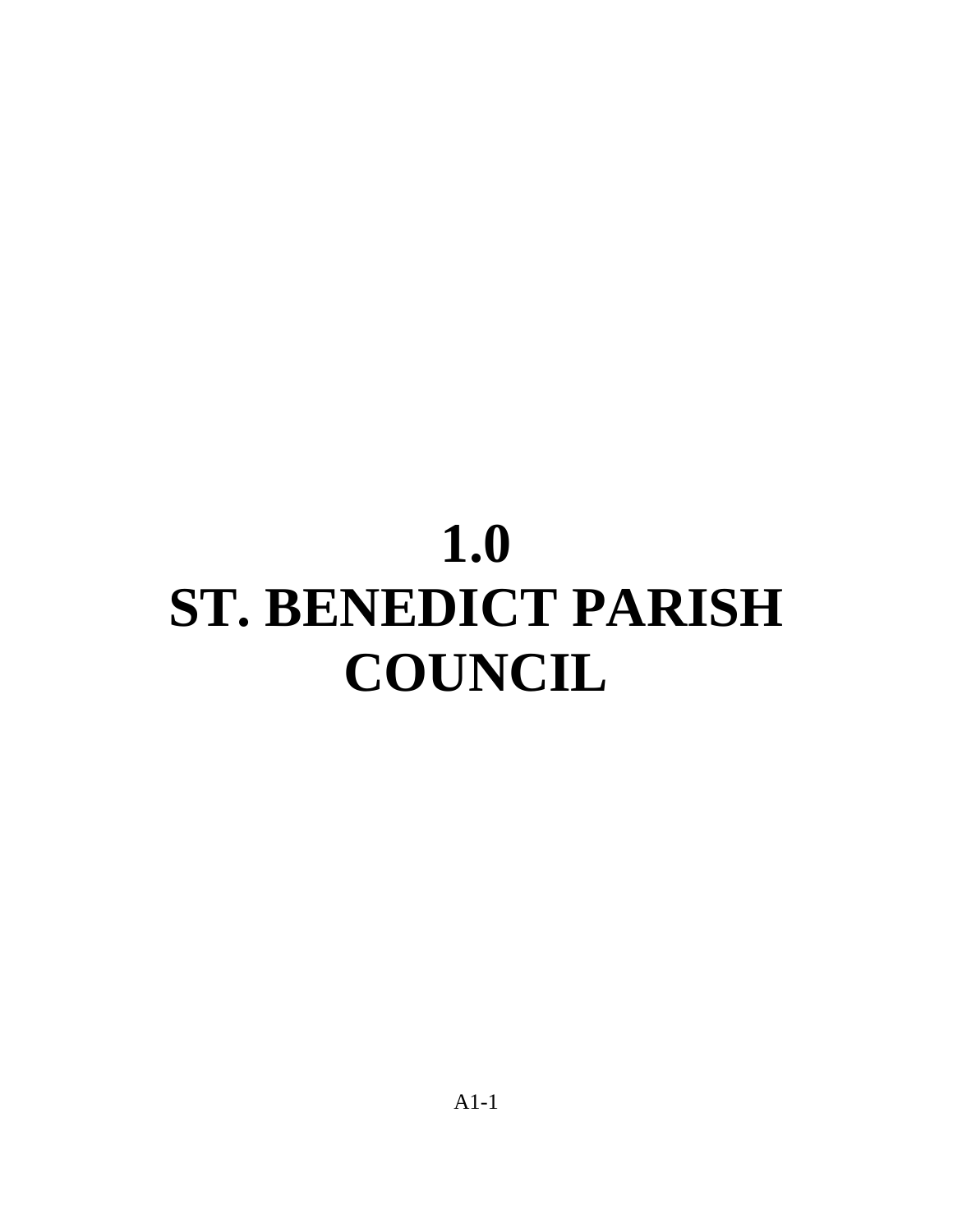# **1.0 ST. BENEDICT PARISH COUNCIL**

#### **1.1 THE CATHOLIC WOMEN'S LEAGUE OF CANADA**

#### **1.1.1 Organization**

The League shall be composed of Parish, Diocesan, Provincial Councils and a National Council with the following compositions:

- 1. **Parish Council:** shall be composed of the individual members.
- 2. **Diocesan Council:** shall be composed of its officers, presidents of parish councils in the diocese, parish delegates accredited to the diocesan convention, honorary life members and life members holding a membership in the diocese.
- 3. **Provincial Council:** shall be composed of its officers, presidents of diocesan councils in the province, diocesan and parish delegates accredited to the provincial convention, honorary life members and life members holding a membership in the province.
- 4. **National Council:** shall be composed of its officers, presidents of provincial councils, honorary life members, life members and provincial and diocesan delegates accredited to the national convention.

#### **1.1.2 Objects**

The objects of the League shall be to unite Catholic women of Canada:

- 1. to achieve individual and collective spiritual development
- 2. to promote the teachings of the Catholic Church
- 3. to exemplify the Christian ideal in home and family life
- 4. to protect the sanctity of human life
- 5. to enhance the role of women in church and society
- 6. to recognize the human dignity of all people everywhere
- 7. to uphold and defend Christian education and values in the modern world
- 8. to contribute to the understanding and growth of religious freedom, social justice, peace and harmony.

# **1.1.3 Policy**

The policy of the League shall be:

- 1. to have membership and operation based on the parish unit, with diocesan, provincial and national representation levels
- 2. to operate on a system of standing committees and to make the fullest possible use of these committees in the involvement of all members
- 3. to develop leadership qualities and provide training to enable members to take active roles in the affairs of their faith, community and society
- 4. to maintain affiliation with the World Union of Catholic Women's Organizations
- 5. to cooperate at all levels with other organizations where and in whatever manner the council concerned agrees in necessary or desirable to accomplish the objects of the League
- 6. to maintain liaison with pastoral councils in accordance with the *Code of Cannon Law*
- 7. politically non-partisan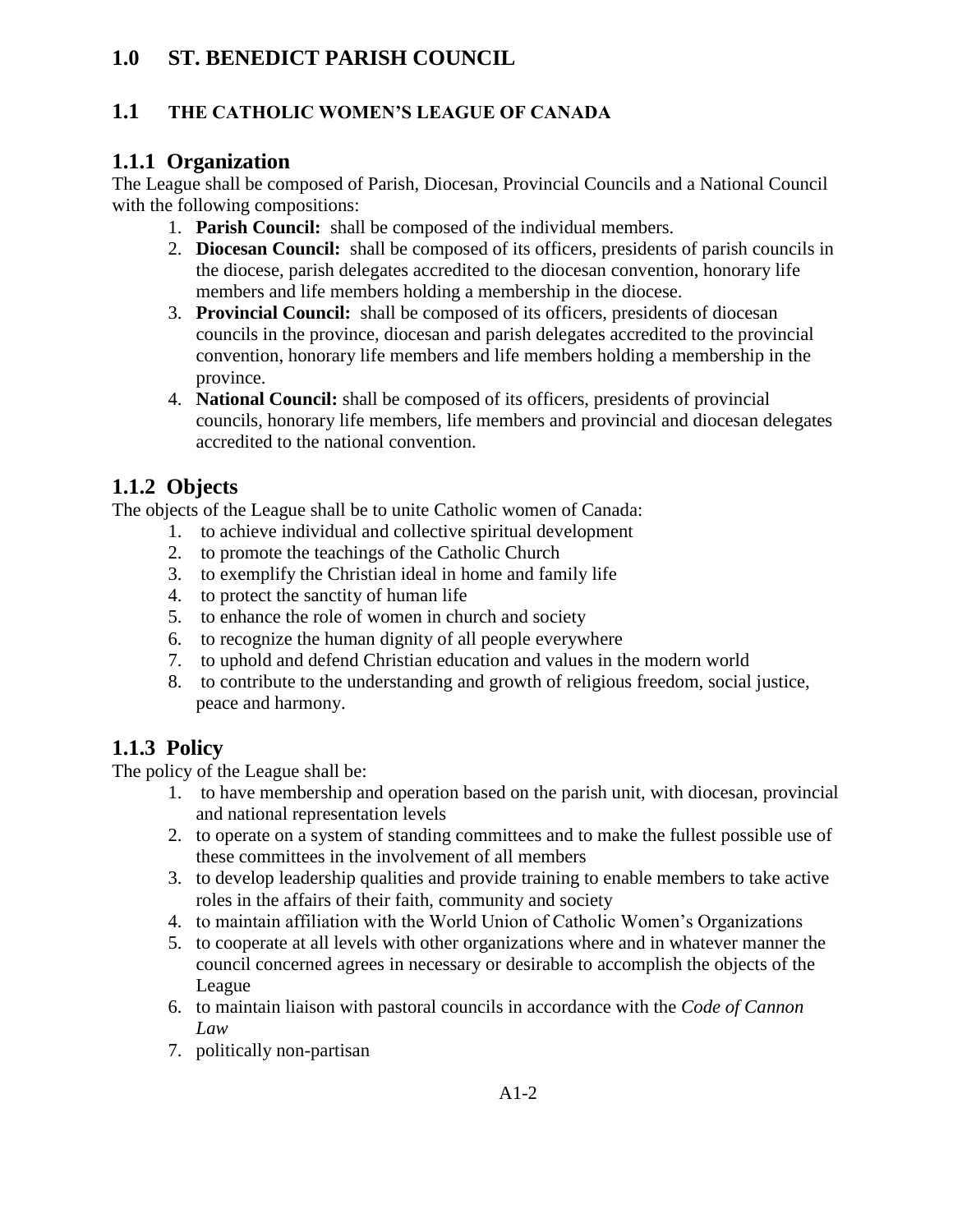#### **1.2 Parish Council**

#### **1.2.1 Executive Members**

The Parish Officers and Committee Chairs shall be:

- i. Spiritual Advisor
- ii. President
- iii. President Elect
- iv. Recording/Corresponding Secretary
- v. Treasurer
- vi. Co-Treasurer
- vii. Spiritual Development Committee Chair
- viii. Organization Committee Chair (usually held by President-Elect)
- ix. Christian Family Life Committee Chair
- x. Community Life Committee Chair
- xi. Communications Committee Chair
- xii. Education and Health Committee (Internet Resources)
- xiii. Resolutions Committee Chair
- xiv. Legislation Committee Chair

Members may be elected or appointed to these positions for a two year term. The positions of Treasurer and Standing Committee Chair are the exceptions. Members may be elected or appointed to the position of Treasurer for two terms or four consecutive years. Members may be elected or appointed to the position of Standing Committee Chair for two terms but must take a different chair in the second term. A president at the end of her term will be eligible for election to the Diocesan level. Executive members who have been absent for three consecutive meetings shall be contacted by the president.

Elections are held in November. An elections committee will be appointed by the president.

# **Refer to Section 4.0 regarding the duties of the above positions.**

# **1.2.2 Spiritual Advisor**

The Parish Spiritual Advisor is the Parish Priest or Associate Pastor as deemed by the Parish Priest.

# **1.2.3 Regions**

The Diocese is divided into four regions: Brant, Hamilton, Kitchener and the North. St. Benedict's Parish is a part of the Hamilton region.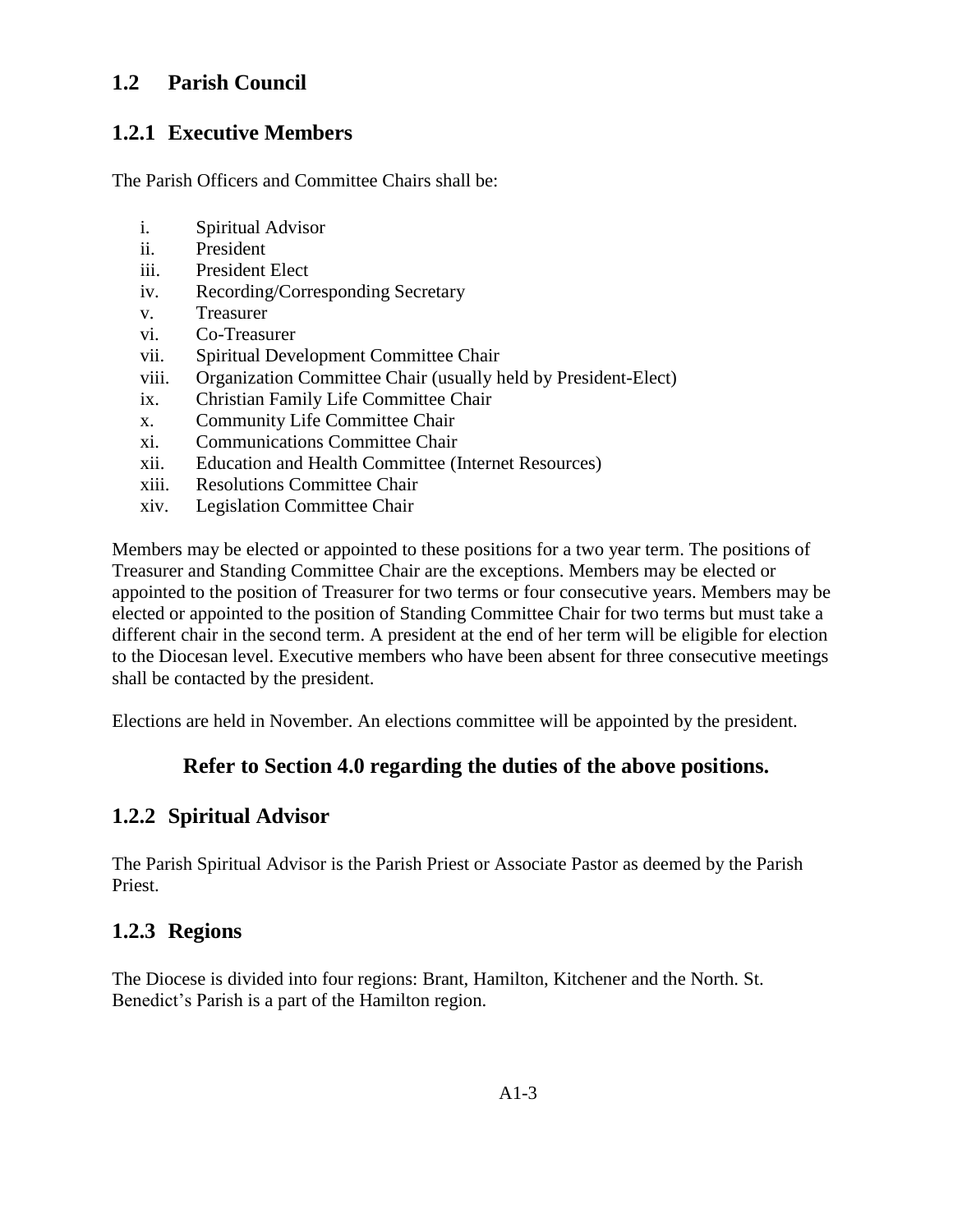# **2.0 FINANCIAL MANAGEMENT**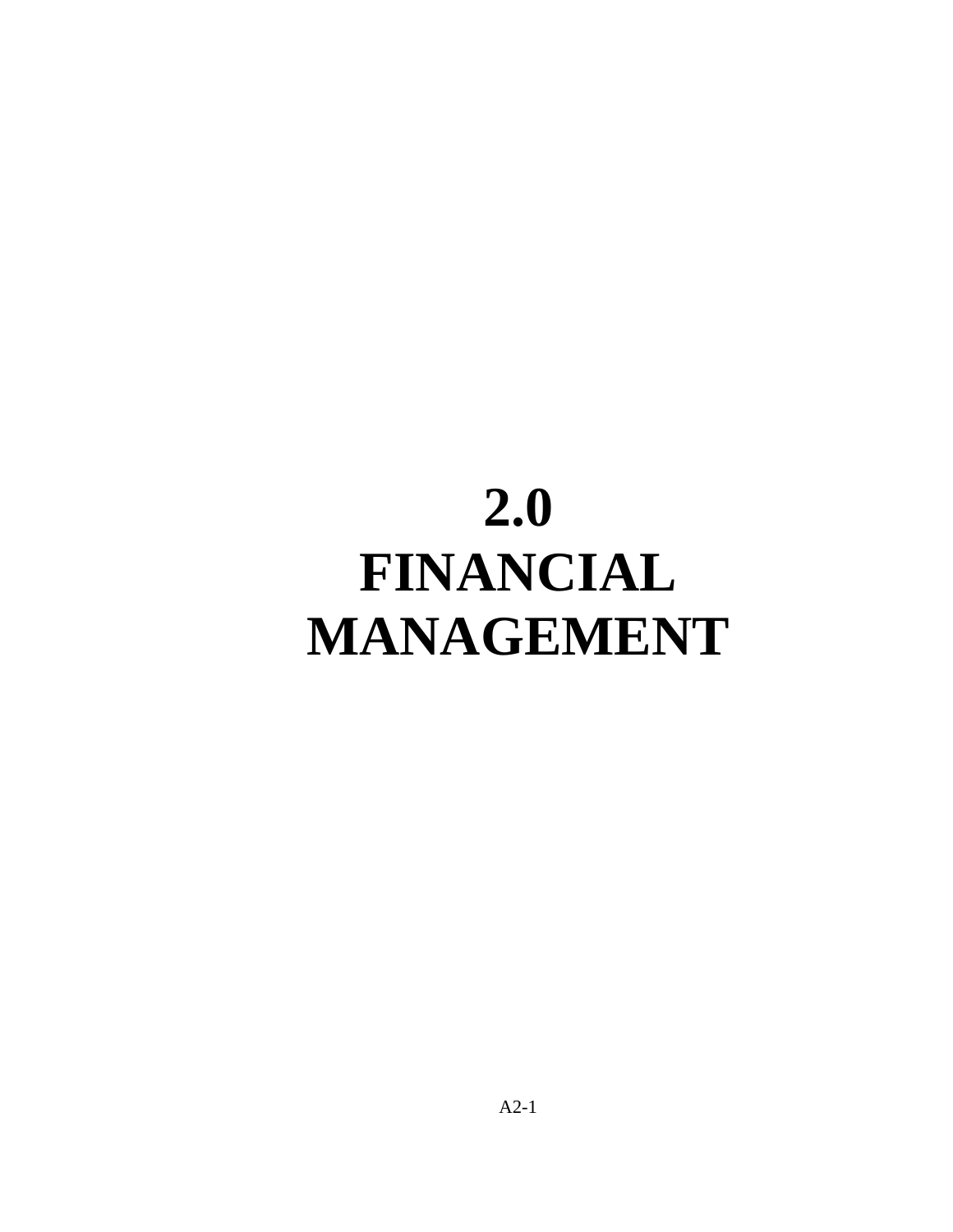#### **2.0 Financial Management**

The Parish Council shall not impose financial obligations on the Council without their consent. (C&B Part XVI sec 2[b] refers)

#### **2.1 Source of Revenue**

The revenue of the Parish Council shall come from:

- i. Per Capita fees
- ii. Fund raising (i.e. bake sales, raffles, 50/50 draws, etc.)

# **2.2 Parish Annual Financial Commitments**

An Administration Fee of \$100.00 will be paid to the Diocesan Treasurer in January of each year. This fee covers the cost of materials distributed at the Spring and Fall Regional Days, mailings, the Annual Report book and the council's registration fee for the Diocesan Convention.

#### **Note: Registration to convention, for any members, will not be accepted until this fee is paid.**

#### **2.3 Administration of Funds**

- i. Fees and monies raised by the membership are administered by the Executive in its task of carrying out the aims and objectives of the League. As this is a "stewardship" role, it must be carried out effectively in terms of proper management of funds.
- ii. The Treasurer shall be responsible for the day to day custody of funds, receipt of income and payment of expenses and arrange to have the account examined annually by a person not on the Executive, with account experience.
- iii. All funds shall be kept in appropriate accounts.
- iv. The Financial year shall run from January to December.
- v. There shall be no access to League revenue for individual use by the membership. Any individual having spent personal funds on League business shall be reimbursed on presentation of appropriate receipts and with approval of the Council.
- vi. Motions to spend money must be approved by the membership. Recommendations may be made by the Executive with suggestions from the floor as well.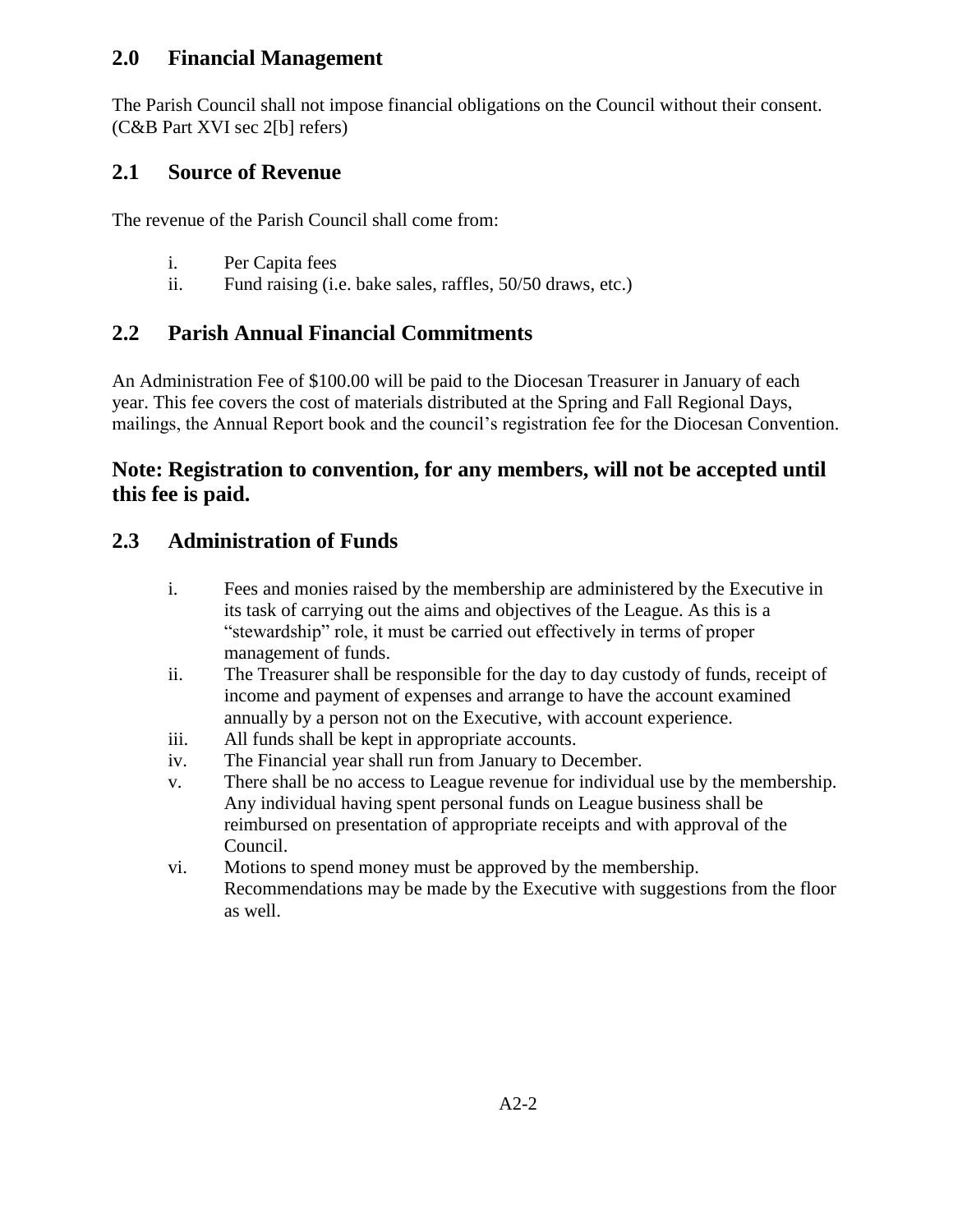# **2.4 Revenue Held In Trust for Special Projects**

The following is an existing Special Project where funds received will be set aside for that specific purpose and disbursed as indicated below:

i. November Bake and Craft Sale: Bake and Craft goods are donated by the parishioners and priced out by Catholic Women's League members accordingly. Funds are allocated to the secondary account.

#### **2.5 Signing of Cheques**

The official signing officers for the Parish Council are the Treasurer/Co-Treasurer and the Recording Secretary. All cheques must be signed by two signing officers. No signing officer shall sign their own cheque.

#### **2.6 Annual Examination of Accounts** (NP&P Part xvi sec 4 refers)

The Treasurer will have the accounts examined annually (September) by a person with financial experience. The Statement of the Annual Financial Review will be presented for approval at the next Council meeting.

#### **2.7 Annual Budget**

- i. The Treasurer shall form a budget committee of three (3) members, drawn from members of the Parish Council, to create a proposed budget for the upcoming fiscal year.
- ii. A draft Budget for the coming year will be prepared by this committee and presented to the Executive for their approval at a fall executive meeting.
- iii. The President and Spiritual Advisor are ex-officio members of this committee.

# **2.8 Reimbursement of General Expenses**

Personal funds spent by a member on business authorized by the Executive, shall be reimbursed to the individual for the following approved expenses upon submission of the Expense Form (see Appendices), accompanied by appropriate receipts.

- i. Miscellaneous expense
- ii. Long distance phone call
- iii. Postage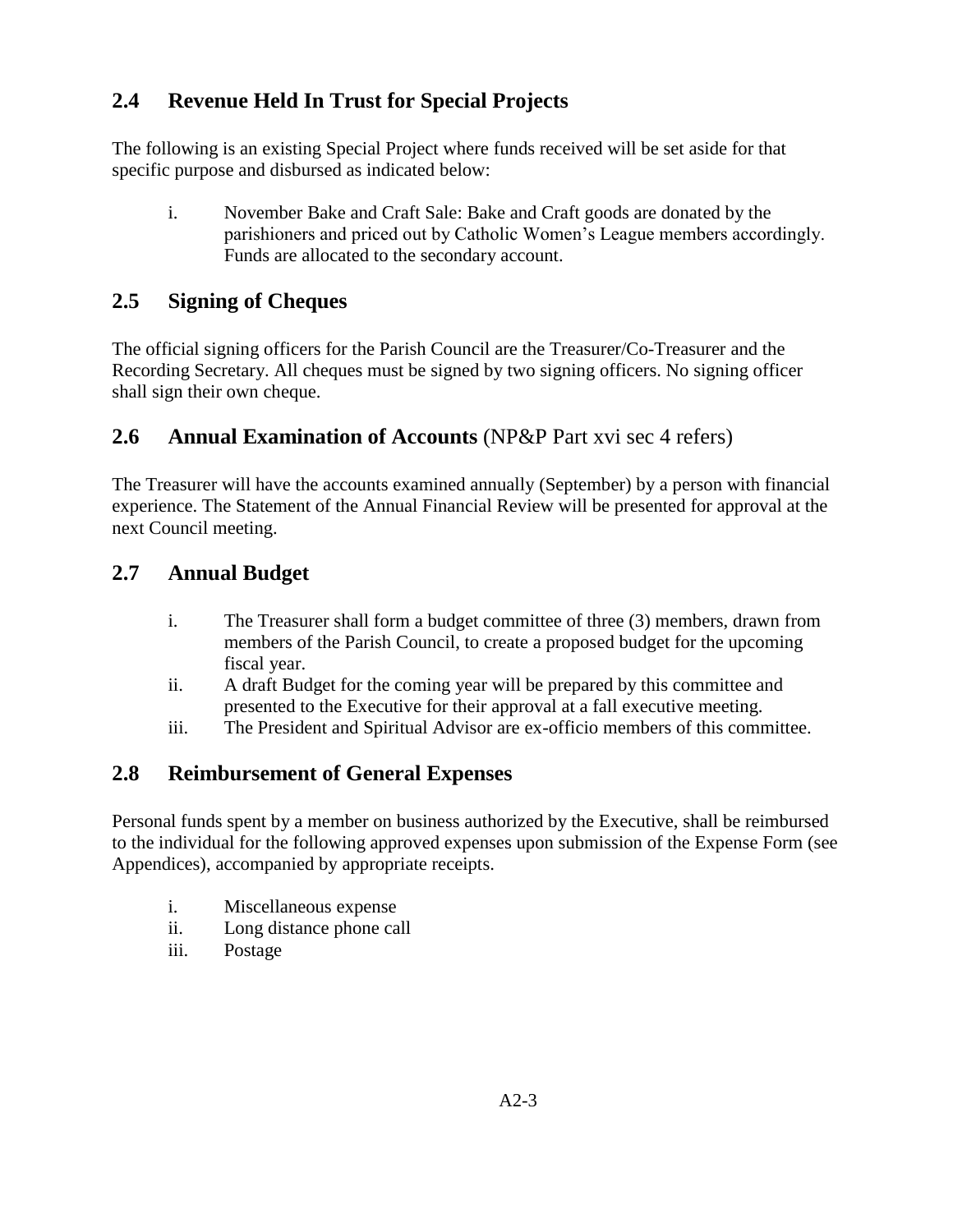#### **2.9 Diocesan Convention Expenses**

- i. The Council is responsible for sending the President (the Voting Delegate) and up to two Accredit Delegates to the Annual Diocesan Convention – funds permitting.
- ii. Officers shall share accommodations at the rate of three or four women per room. Scheduled meals will be prepaid as per the Convention Order Form. Carpooling is recommended.
- iii. The council is responsible for the cost of meals for their Spiritual Advisor funds permitting.
- iv. The council will use the balance of the allocated budget from the League Development Fund to offset the expenses of Parish Officers (other than Voting and Accredited Delegates), or interested members to attend Diocesan Conventions.
- v. All costs for the Annual Convention come out of the League Development Fund. If the cost of the Convention is greater than what is budgeted from the fund, then the member(s) interested in attending will be responsible for partial funding to attend part or all of the Convention.

# **2.10 Other General Expenses**

- i. The council will pay \$25.00 to one female student awarded at graduation at each of our four family elementary schools. The council will also pay \$100.00 to be awarded to a female graduating student from Jean Vanier Secondary School. These awards are presented to the female students who have demonstrated leadership skills specifically through the Catholic Christian lens, through their commitment to their Catholic faith. These students have demonstrated, to a significant degree, the qualities of decency, honesty, respect, and compassion, as a means for helping improve school spirit and community and has continually given light to the gospel values and sets an example in the works of charity to support the school and the parish community.
- ii. The Honorarium amount for guest speakers at special events, i.e. workshops, retreats and meetings is \$50 to our spiritual adviser or delegated clergy.

# **2.11 Travel Allowance**

i. A travel allowance of \$.40 per kilometer may be claimed by the president and the spiritual advisor for authorized Catholic Women's League business and meetings. A member designated by the president to attend designated meetings/events shall be eligible to claim a travel expense of \$.40 per kilometer. Members are encouraged to car pool wherever possible and shall claim the travel expense as the driver only.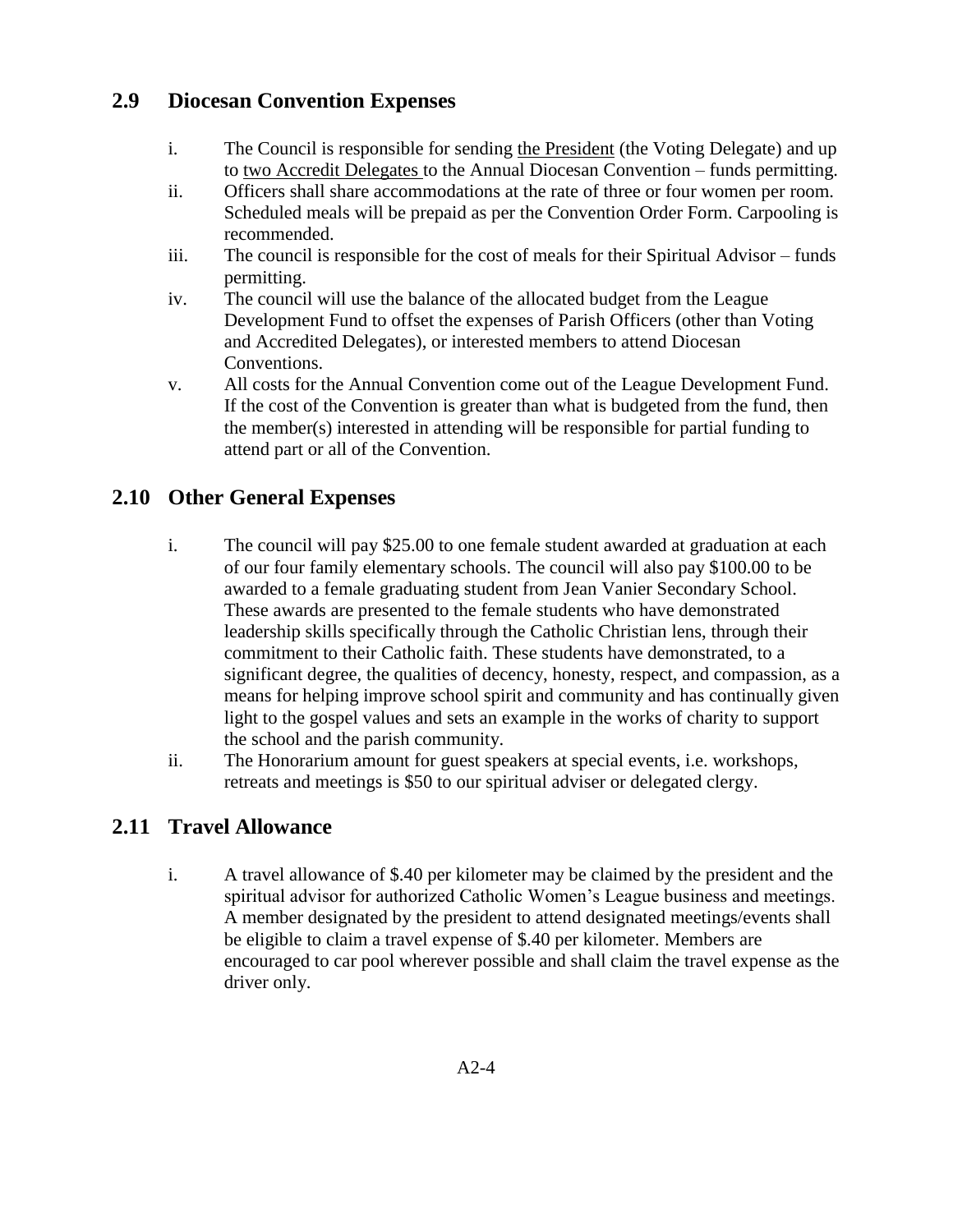# **2.12 Meal Allowance (where applicable)**

Meals may be claimed for authorized Catholic Women's League business and meetings at the following rate:

Rate is based on Diocesan Convention rate

Meal allowances must be paid before conventions as needed as outlined in National Policy.

#### **2.13 Emergency Funding**

The president shall have authority to spend up to \$100.00, when the expense is required immediately and cannot wait for the next Executive meeting, providing that at the next executive meeting she has the expense ratified by motion.

#### **2.14 Expressions of Concern**

The Council shall purchase and send the following expressions of concern:

- i. In the event of illness of a current Council members, the Corresponding Secretary shall send the member a "Thinking of You" or "Get Well Card."
- ii. In the event of the death of a current Council members, the Corresponding Secretary shall send a sympathy and Mass card to the member's family.
- iii. In the event of the death of a current member's husband, child or parent, the Corresponding Secretary shall send the member a Mass card.
- iv. In the event of the death of a sibling, in-law or grandchild of a current member, the Corresponding Secretary shall send the member a sympathy card.
- v. In the event of the death of a parishioner, the Corresponding Secretary shall send a sympathy card to the family.

#### **2.15 Departure of Pastor or Associate Pastor**

The Executive will recommend an appropriate gift or monetary donation. A motion from the membership is required.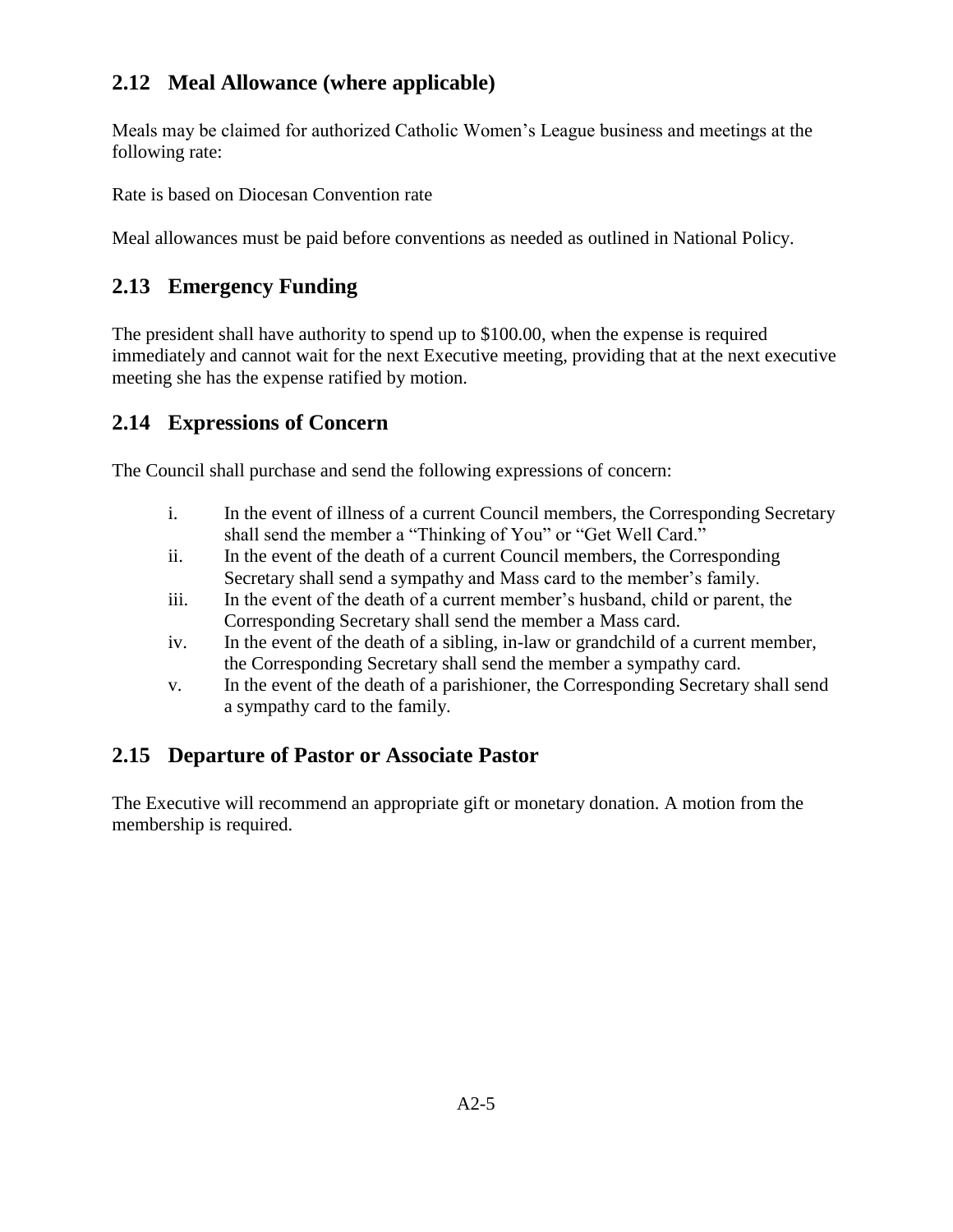# **3.0 MEETINGS**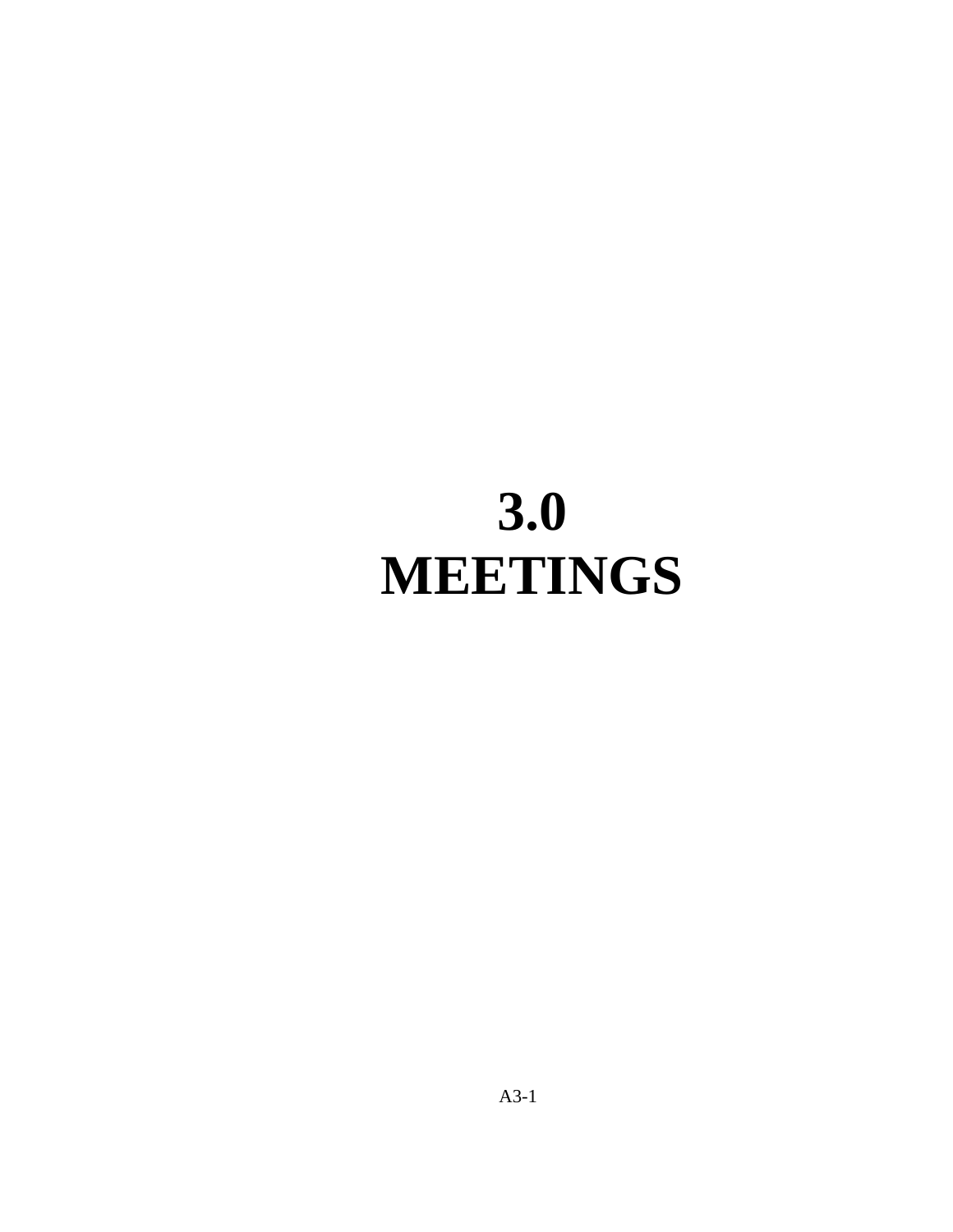#### **3.0 Meetings**

#### **3.1 Parish Council Meetings**

#### **3.1.1 General Meetings**

The Parish Council shall meet once a month with the exceptions of July and August. Officers shall RSVP to executive committee or President/Secretary to confirm their attendance.

Time: General meetings will be held on the first Tuesday of each month at 7:00pm. Location: Our Lady of Fatima School

Quorum for these meeting is all those members who attend.

# **3.1.2 Executive Meetings**

The Executive will meet two weeks prior to the monthly meeting to discuss relevant information to bring to the next General Meeting. Officers should RSVP to executive committee or President/Secretary to confirm their attendance.

Time: 7:00 p.m. Location: Our Lady of Fatima School

**Note:** The Spiritual Advisor should receive copies of the agenda and minutes prior to the meetings and the planning spread sheet for the year (if applicable). If the Spiritual Advisor cannot be in attendance then permission to carry out programs and events on the school property must be cleared with him/her in advance of the event.

# **3.2 Diocesan Meetings (C&B Part xiii Sec 3 refers)**

The Parish President or her appointed delegate and all Officers are encouraged to attend the Annual Diocesan Convention held in late May. This is part of League Development for all Executives and members. The League shall subsidize the meal cost for two league members, funds permitting.

# **3.3 Regional Meetings**

- i. Regional Meetings shall take place each spring and fall. The President and her Executive are encouraged to be in attendance at these meetings. Regional meetings are also open to all members.
- ii. The Hamilton Regional Meetings are held on a Saturday.
- iii. All minutes and motions of Regional Meetings shall be kept by the Recording Secretary and passed on to her successor. Periodically, these records should be reviewed and important items passed to the Past President for the Archives.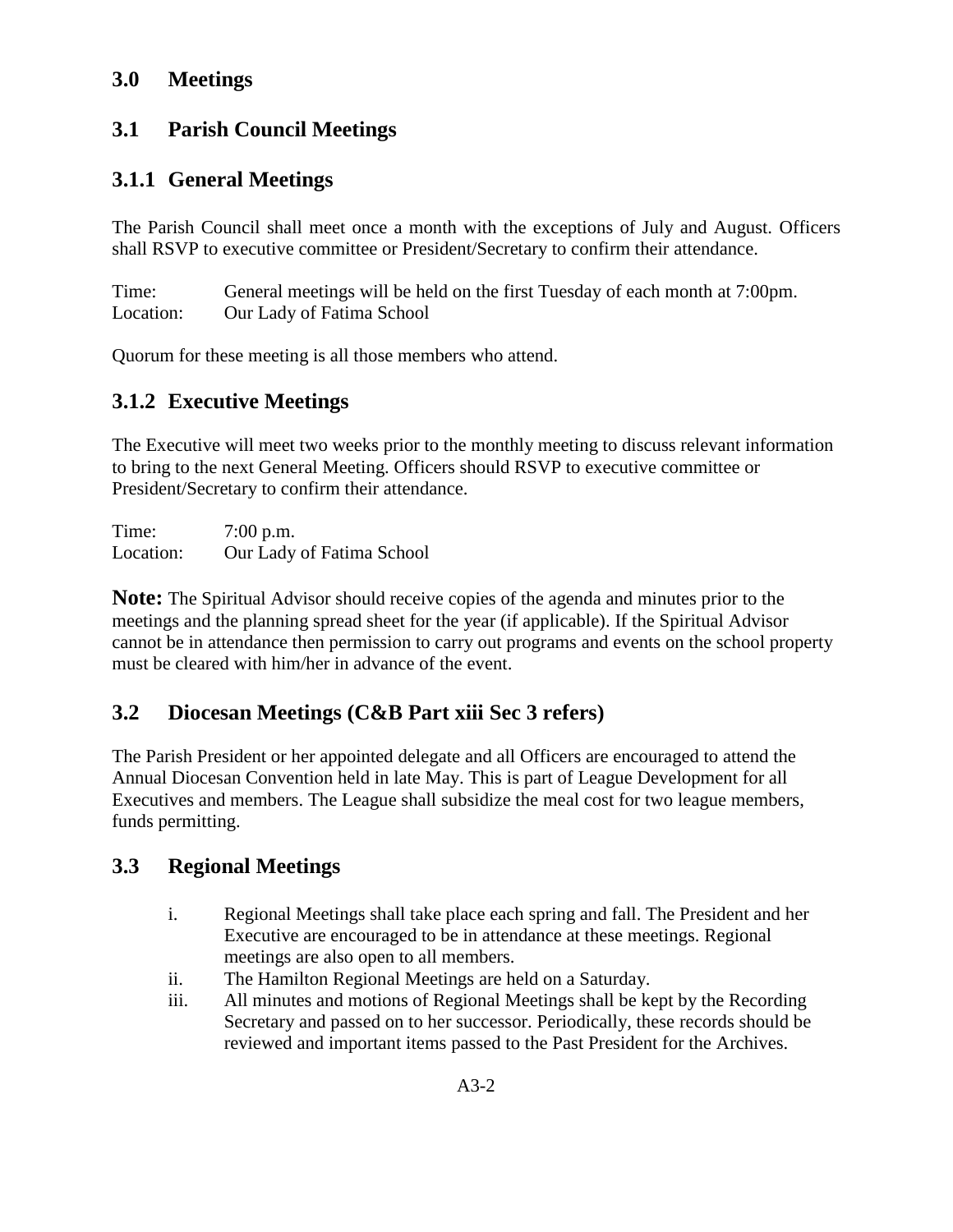# **3.4 Presidents Meetings**

The President is mandated to be in attendance at these meetings. Members of the Executive and interested members are also welcome to attend. The President shall meet with the Spiritual Advisor on a regular basis to provide timely up-dates.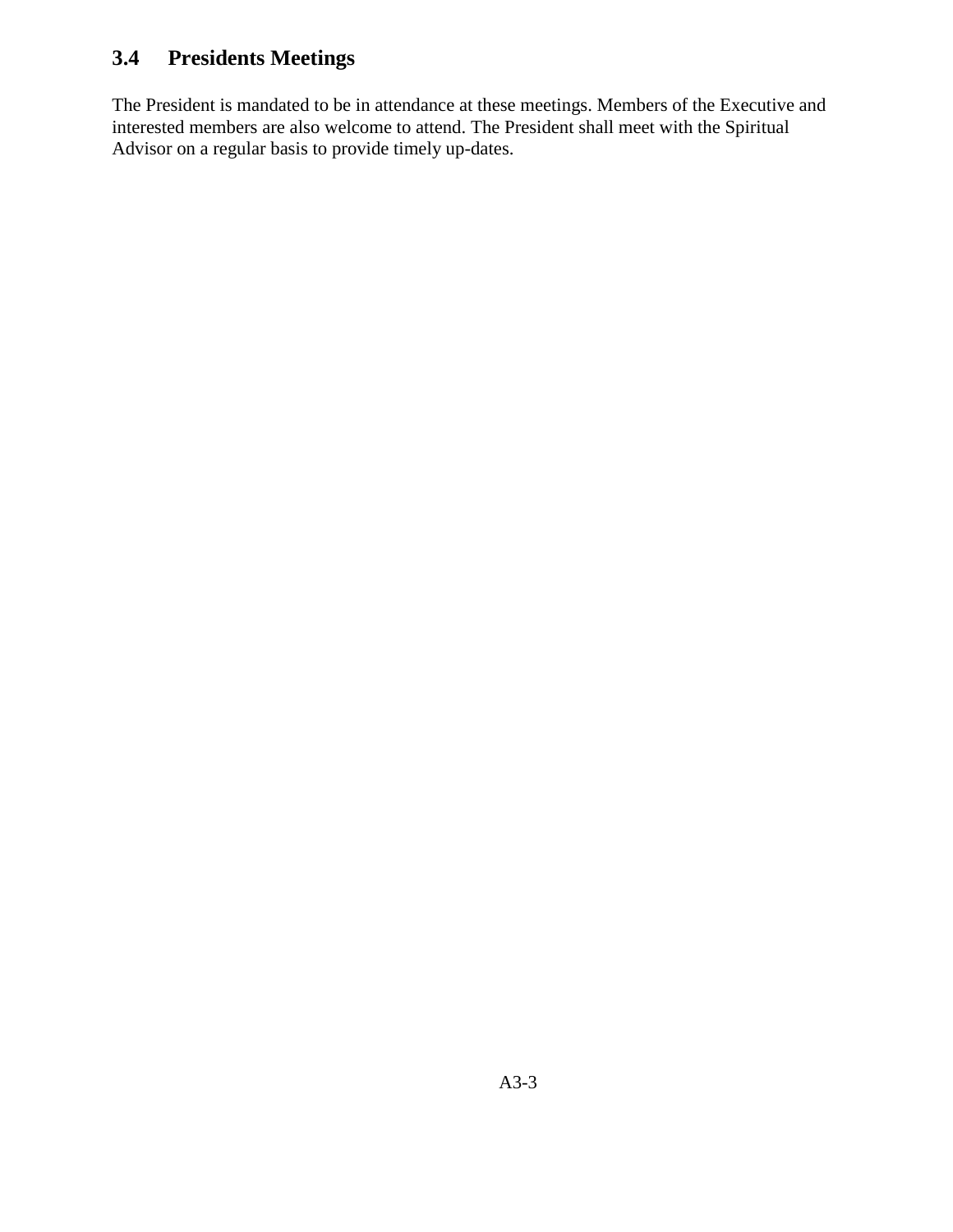# **4.0 DUTIES OF OFFICERS AND COMMITTEE CHAIRS**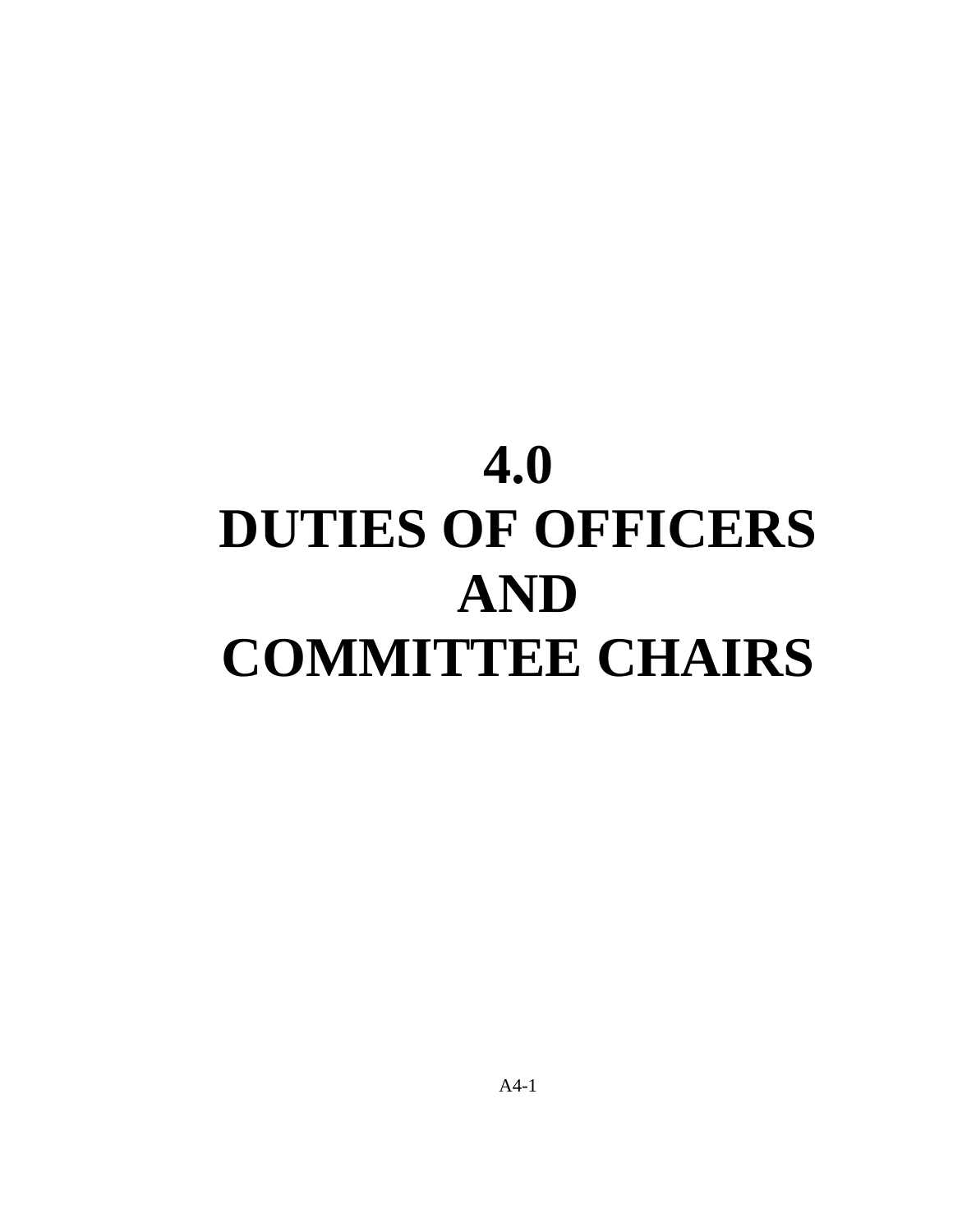#### **4.0 Duties of Officers & Committee Chairs**

#### **4.1 Parish Officers and Committee Chair positions**

The Parish Officers and Committee Chairs shall be:

- i. Spiritual Advisor
- ii. President
- iii. President Elect
- iv. Recording/Corresponding Secretary
- v. Treasurer
- vi. Co-Treasurer
- viii. Spiritual Development Committee Chair
- viii. Organization Committee Chair (usually held by President-Elect)
- ix. Christian Family Life Committee Chair
- x. Community Life Committee Chair
- xi. Communications Committee Chair
- xii. Education and Health Committee (Internet Resources)
- xiii. Resolutions Committee Chair
- xiv. Legislation Committee Chair

#### **4.2 Duties**

The duties of the Parish Officers and Committee Chairs are outlined in the *National Policy & Procedures Manual.* 

cwl.ca/wp-content/uploads/2013/…/Executive-Handbook-May-2014.pdf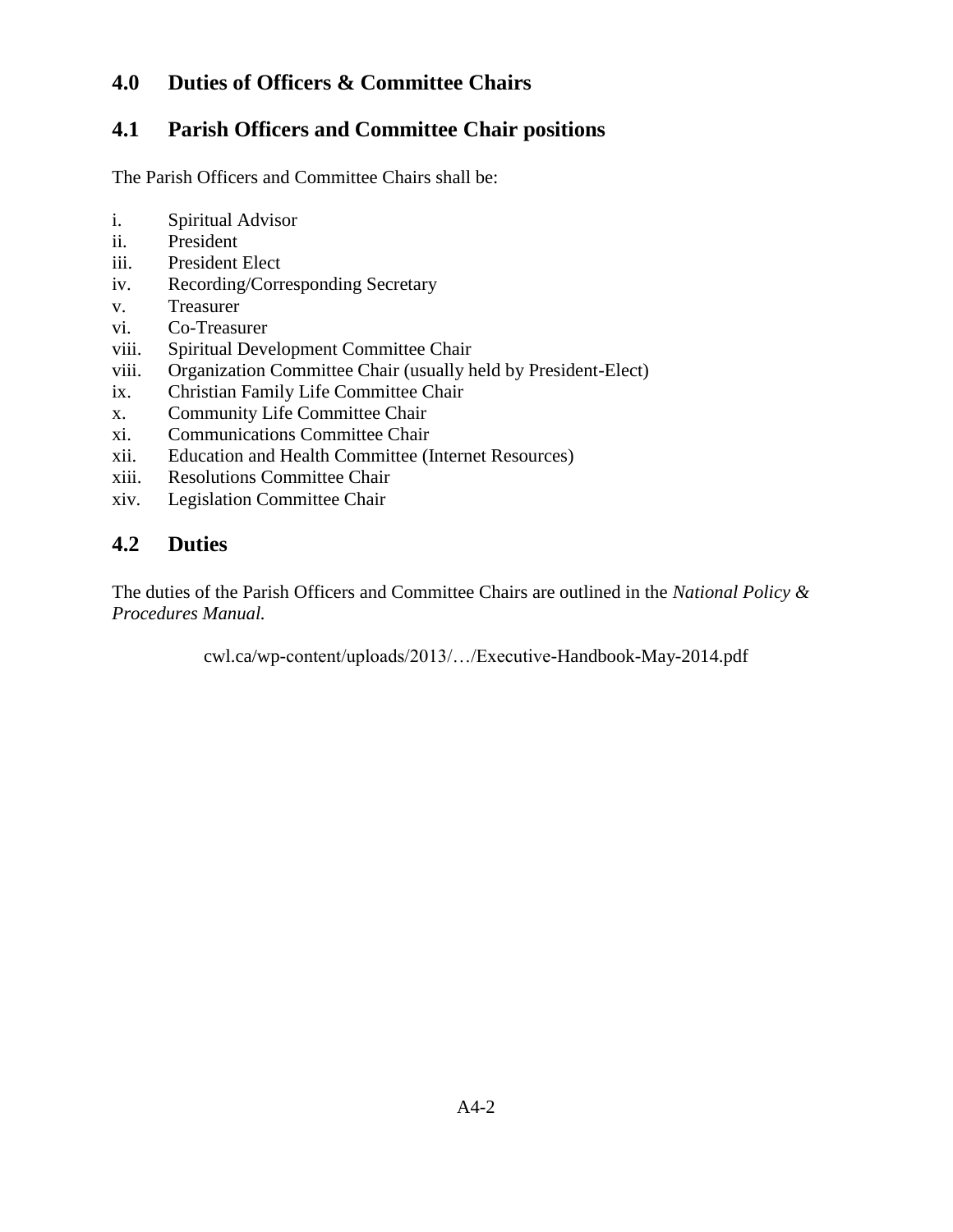# **5.0 PRESENTATIONS**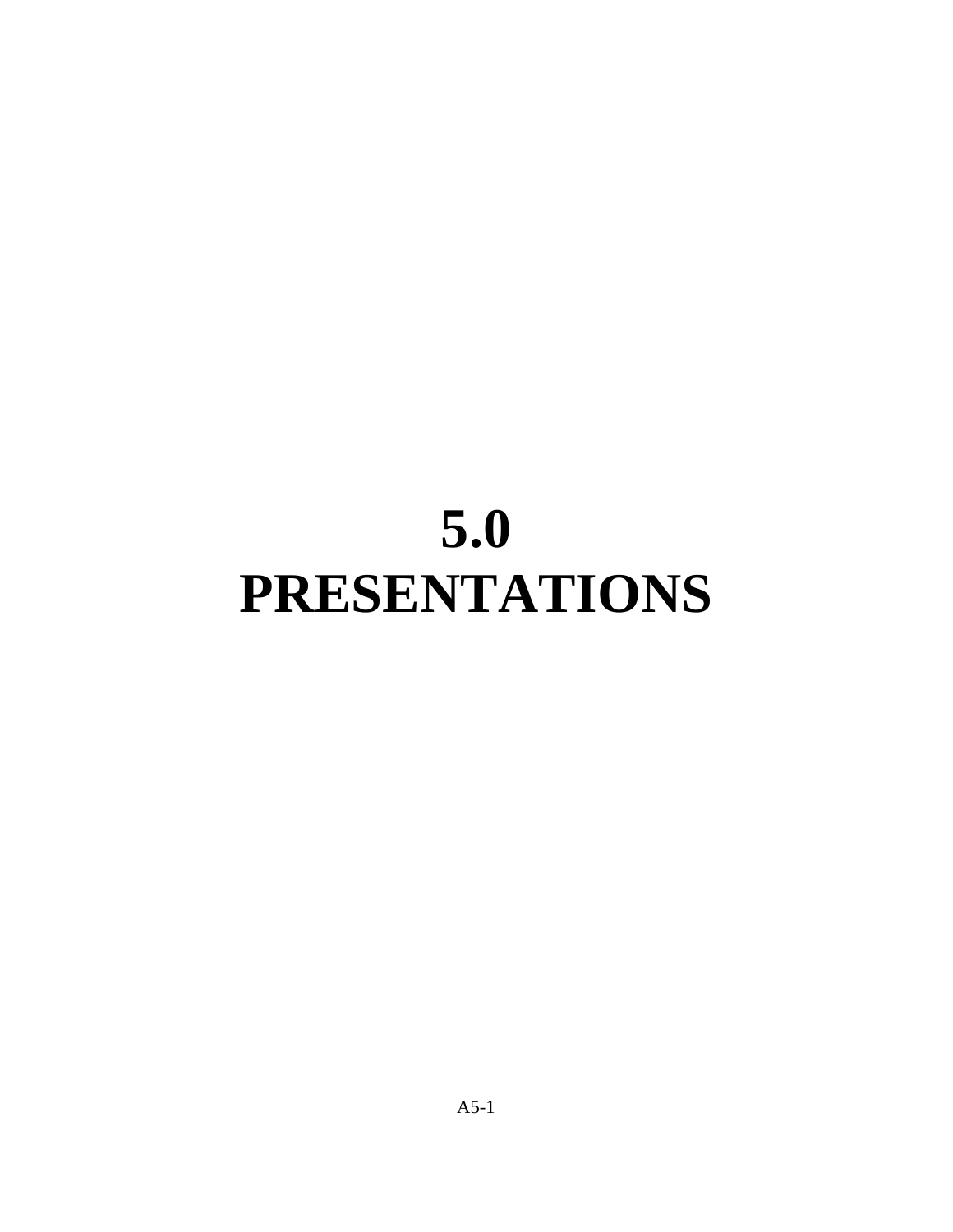#### **5.0 Presentations**

The Parish Council will make the following presentations and will cover any cost involved.

#### **5.1 Parish Officers**

At the Installation Mass:

- i. The Parish President is presented with the President's Pin by the Past President
- ii. The Past President is presented with a Past President's Pin (if required) by the new President.

#### **5.2 Spiritual Advisor**

The Spiritual Advisor shall be presented with the Spiritual Advisor's Pin and Stole at his installation.

# **5.3 Membership Pins**

New members will be presented with a Catholic Women's League membership pin.

#### **5.4 Service Award Pins**

- i. Members will receive a service pin as recognition of years of service on their  $10<sup>th</sup>$ ,  $25<sup>th</sup>$ ,  $50<sup>th</sup>$ ,  $60<sup>th</sup>$ , etc. year anniversaries.
- ii. Recipients are determined by the Executive.
- iii. Service Pin Awards will be presented at the annual Communion Luncheon.
- iv. Records of pins presented are to be kept and updated.

#### **5.5 Amendments to Policy & Procedures**

If required, amendments will be recorded annually at the beginning of the year.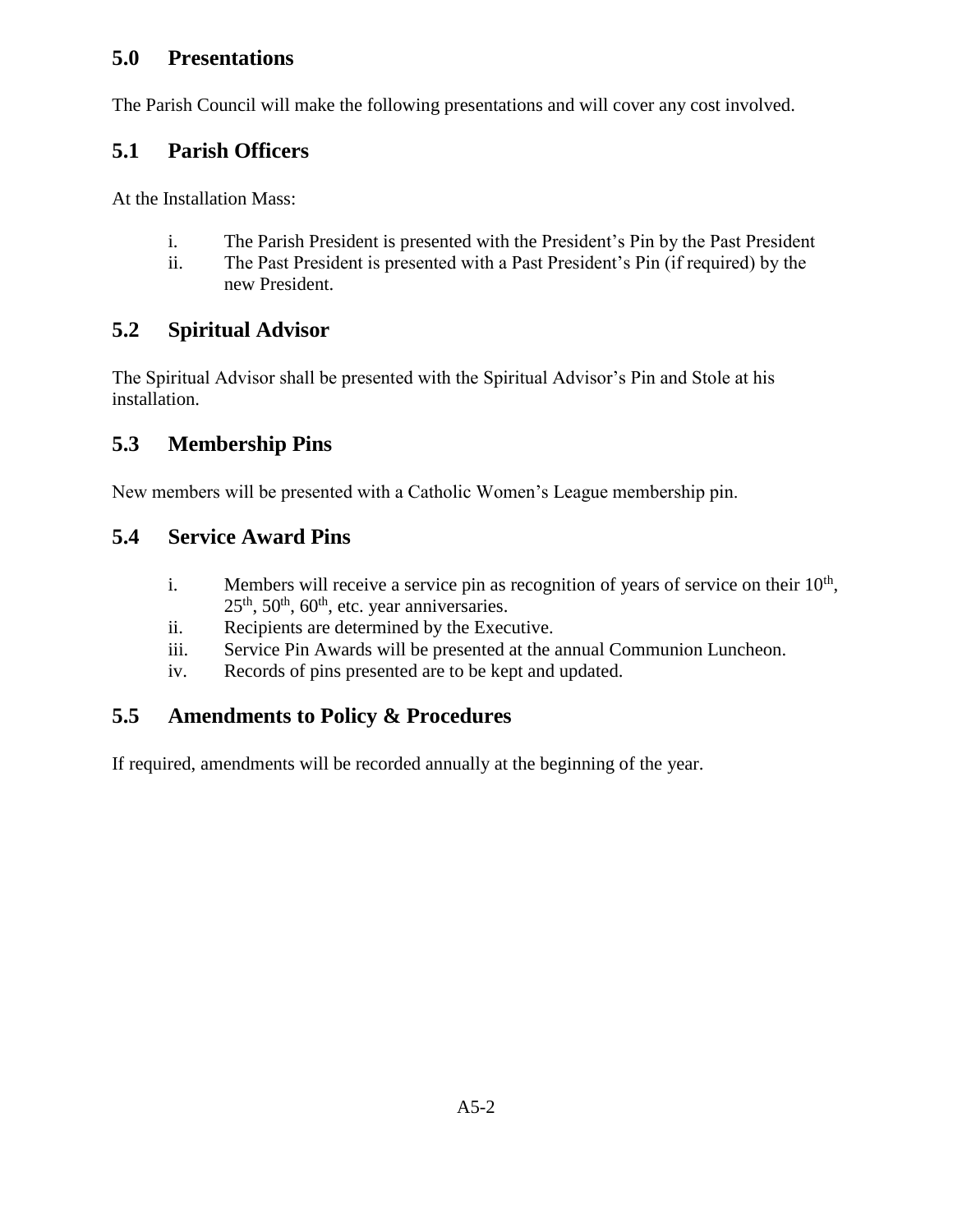# **This Policy and Procedures Manual was approved on:**

Date: November 20<sup>th</sup>, 2015

President: Lenie D'Souza

Recording Secretary: Karen Ditoro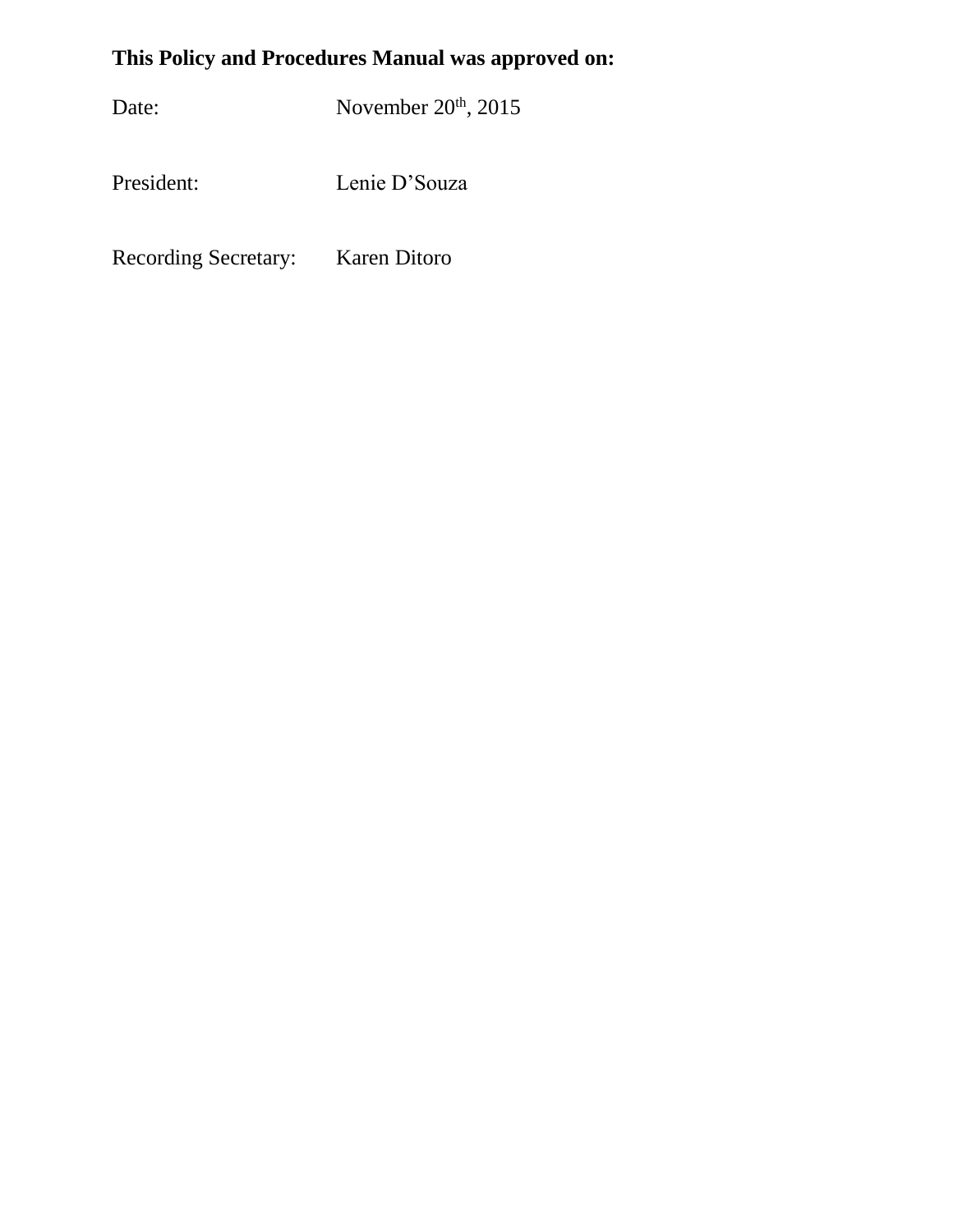| <b>Policy and Procedures Manual</b> |      |
|-------------------------------------|------|
| <b>Table of Contents</b>            | Page |

| 1.0 | <b>St. Benedict Council</b>     |                                                                                                                                                                               | $A1-1$ |
|-----|---------------------------------|-------------------------------------------------------------------------------------------------------------------------------------------------------------------------------|--------|
|     | 1.1                             | The Catholic Women's League<br>1.1.1 Organization<br>1.1.2 Objects<br>1.1.3 Policy                                                                                            | $A1-2$ |
|     | 1.2                             | Parish Council<br>1.2.1 Executive Members<br>1.2.2 Spiritual Advisor<br>1.2.3 Regions                                                                                         | $A1-3$ |
| 2.0 |                                 | <b>Financial Management</b>                                                                                                                                                   | $A2-1$ |
|     | 2.1<br>2.2<br>2.3               | Source of Revenue<br><b>Parish Annual Financial Commitments</b><br><b>Administration of Funds</b>                                                                             | $A2-2$ |
|     | 2.4<br>2.5<br>2.6<br>2.7<br>2.8 | Revenue Held in Trust for Special Projects<br>Signing of Cheques<br><b>Annual Examination of Accounts</b><br><b>Annual Budget</b><br><b>Reimbursement of General Expenses</b> | $A2-3$ |
|     | 2.9<br>2.10<br>2.11             | Diocesan Convention Expenses<br><b>Other General Expenses</b><br><b>Travel Allowance</b>                                                                                      | $A2-4$ |
|     | 2.12<br>2.13<br>2.14<br>2.15    | <b>Meal Allowance</b><br><b>Emergency Funding</b><br><b>Expressions of Concern</b><br>Departure of Pastor or Associate Pastor                                                 | $A2-5$ |
| 3.0 | Meetings                        |                                                                                                                                                                               | $A3-1$ |
|     | 3.1                             | Parish Council Meetings<br>3.1.1 General Meetings<br>3.1.2 Executive Meetings                                                                                                 | $A3-2$ |
|     | 3.2<br>3.3                      | Diocesan Meetings<br><b>Regional Meetings</b>                                                                                                                                 |        |
|     | 3.4                             | <b>Presidents Meetings</b>                                                                                                                                                    | $A3-3$ |
| 4.0 |                                 | Duties of Officers and Committee Chairs                                                                                                                                       | $A4-1$ |
|     | 4.1<br>4.2                      | Parish Officers and Committee Chair Positions<br>Duties                                                                                                                       | $A4-2$ |